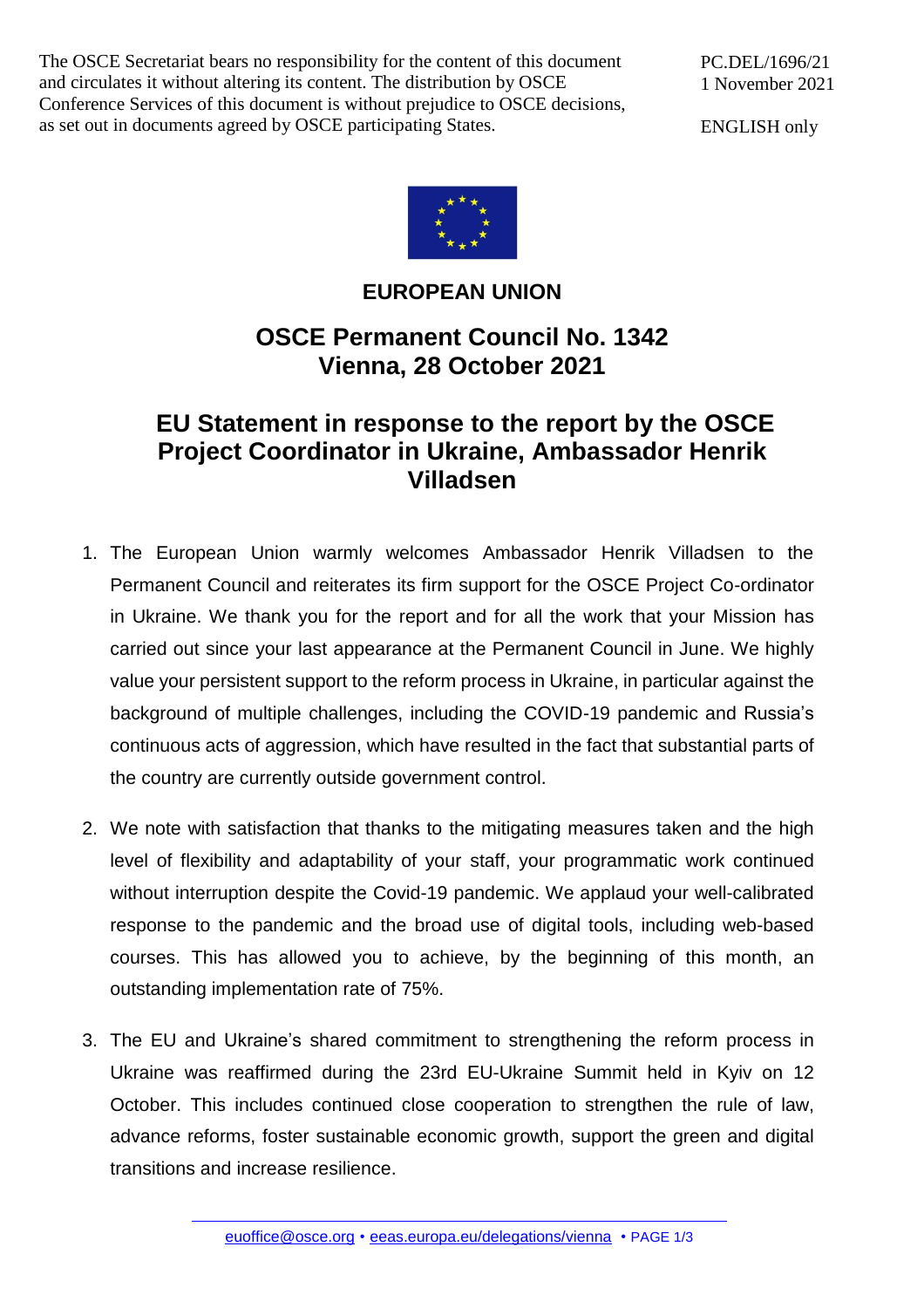- 4. The EU welcomes the PCU's continued focus on strengthening democracy and good governance in Ukraine. In particular, we would like to thank the PCU for its assistance in the implementation of the new National Strategy Promoting the Development of Civil Society in Ukraine and the decentralisation reform.
- 5. Equally, we highly value PCU's activities aimed at promoting a culture of dialogue in Ukraine. We welcome in this regard, that during the reporting period, the PCU has trained 204 civil servants in dialogue skills and has provided input to the Guide on Civil Service Culture prepared by the National Agency of Civil Service.
- 6. Providing support to constitutional and judicial reforms, strengthening the rule of law and the protection of human rights in Ukraine should also remain a focus of the PCU. We welcome the launch of the work of the High Anti-Corruption Court. We underline the importance of accelerating and reinforcing reform efforts, in particular on the judiciary and in the fight against corruption, ensuring strong and independent anticorruption institutions and in the field of media freedom.
- 7. The EU welcomes the PCU's work on gender equality and gender mainstreaming, both, internally, in policies, procedures, working environment and externally in terms of concrete projects and activities. We also note with satisfaction the important role of gender-related topics in the PCU outreach and publicity work.
- 8. The EU welcomes your initiatives aimed at combatting domestic violence and informing Ukrainian citizens on the risks related to trafficking in persons. The support to the Ukrainian government in preventing and combating these phenomena, exacerbated by the ongoing pandemic, is appreciated.
- 9. We are saddened to read in your report about how the civilian population, including children, suffer from the ongoing conflict. In this context, we welcome your efforts on mine action, combatting illicit trafficking in small arms and light weapons and your support to environmental rehabilitation in the conflict zone. We note, in particular, the project donating educational material to schools in eastern Ukraine, including the use of 3D mock-up boards of realistic mines and other explosives to enhance mine awareness among the youngest.
- 10.We are pleased about the importance you attach to coordinating with other OSCE structures, in particular with the Special Monitoring Mission and welcome coordination with the EU Advisory Mission in Ukraine.